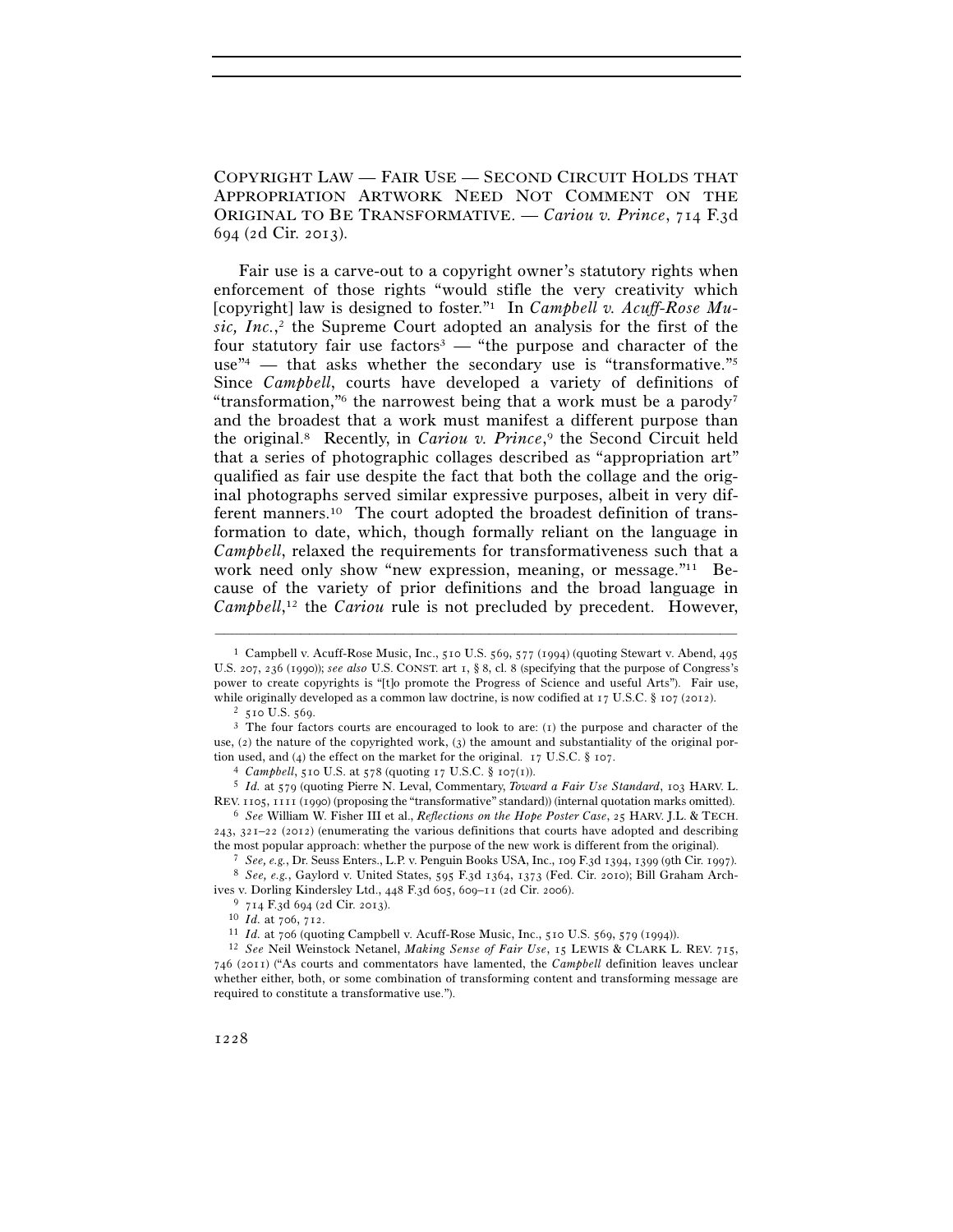## 2014] *RECENT CASES* 1229

such a broad formulation blurs the line between a transformative work and the right to prepare derivative works under  $17 \text{ U.S.C. }$  §  $10^{6}(2)$ ,  $13$ and the court does not provide an aesthetically neutral method of distinguishing between the two. Unless and until the statute is changed, future courts should resolve the tension in a way that both preserves the derivative work right and precludes value judgments of new art forms.

In 2000, photographer Patrick Cariou released a book entitled *Yes, Rasta* containing portraits of Rastafarians and the Jamaican landscape.14 Richard Prince, a well-known appropriation artist, then incorporated photographs from the book into a series of collages entitled *Canal Zone*15 without Cariou's permission.16 In some of Prince's works, only pieces of Cariou's pictures had been included;<sup>17</sup> in others, entire photographs had been appropriated and altered only slightly in one case by painting "lozenges" over the subject's eyes and mouth and pasting a picture of a guitar over his hands.18 In late 2008, the Gagosian Gallery in New York exhibited the full *Canal Zone* series to commercial success.19 Before Prince's Gagosian show began, a gallery owner contacted Cariou about the possibility of an exhibit in New York City, but Cariou's exhibit was canceled after the gallery owner mistakenly thought Cariou was working with Prince.<sup>20</sup> Cariou sued Prince, the Gagosian Gallery, and Lawrence Gagosian, the gallery's owner, for copyright infringement in the Southern District of New York.21

In the district court, Prince asserted fair use as a defense.<sup>22</sup> On the first fair use factor, the purpose and character of the use, Judge Batts held that Prince's works would be "transformative only to the extent that they comment on the [original] Photos."23 Relying in part on Prince's own testimony that he did not have a particular message he

<sup>13</sup> *See generally* R. Anthony Reese, *Transformativeness and the Derivative Work Right*, 31 COLUM. J.L. & ARTS  $467$  (2008) (describing the tension between transformativeness and the de-<br>rivative right in pre-*Cariou* doctrine).

<sup>&</sup>lt;sup>14</sup> Cariou v. Prince, 784 F. Supp. 2d 337, 343 (S.D.N.Y. 2011). As of January 2010, the publisher had sold 5791 copies and had paid Cariou just over \$8000 in royalties. *Cariou*, 714 F.3d at 699. The book is currently out of print.  $Id.$ <sup>15</sup> *Cariou*,  $714$  F.3d at 699.

<sup>16</sup> *Id.* at 703.<br><sup>17</sup> *Id.* at 700.<br><sup>18</sup> *Id.* at 701. The Court of Appeals presented a complete appendix of Cariou's and Prince's respective works at issue in this case. *See Patrick Cariou v. Richard Prince, 11-1197*, U.S. COURT OF APPEALS FOR THE SECOND CIRCUIT, http://www.ca2.uscourts.gov/11-1197apx.htm (last visited Nov. 24, 2013). *See also Cariou*, 714 F.3d at 699 n.3.

<sup>19</sup> *Id.* at 703, 709. Some of Prince's pieces sold for more than two million dollars. *Id.* at 709. 20 *Id.* at 704. It is not entirely clear why the owner canceled the show, but the court suggested

that she thought the concept had been "done already" by Prince. *Id.*

<sup>&</sup>lt;sup>21</sup> *Id.* **Carlou v. Prince, 784 F. Supp. 2d 337, 342 (S.D.N.Y. 2011).** 

<sup>&</sup>lt;sup>23</sup> Id. at 349; see also *id.* at 348 ("[T]he Court is aware of no precedent holding that such use is fair absent transformative comment on the original.").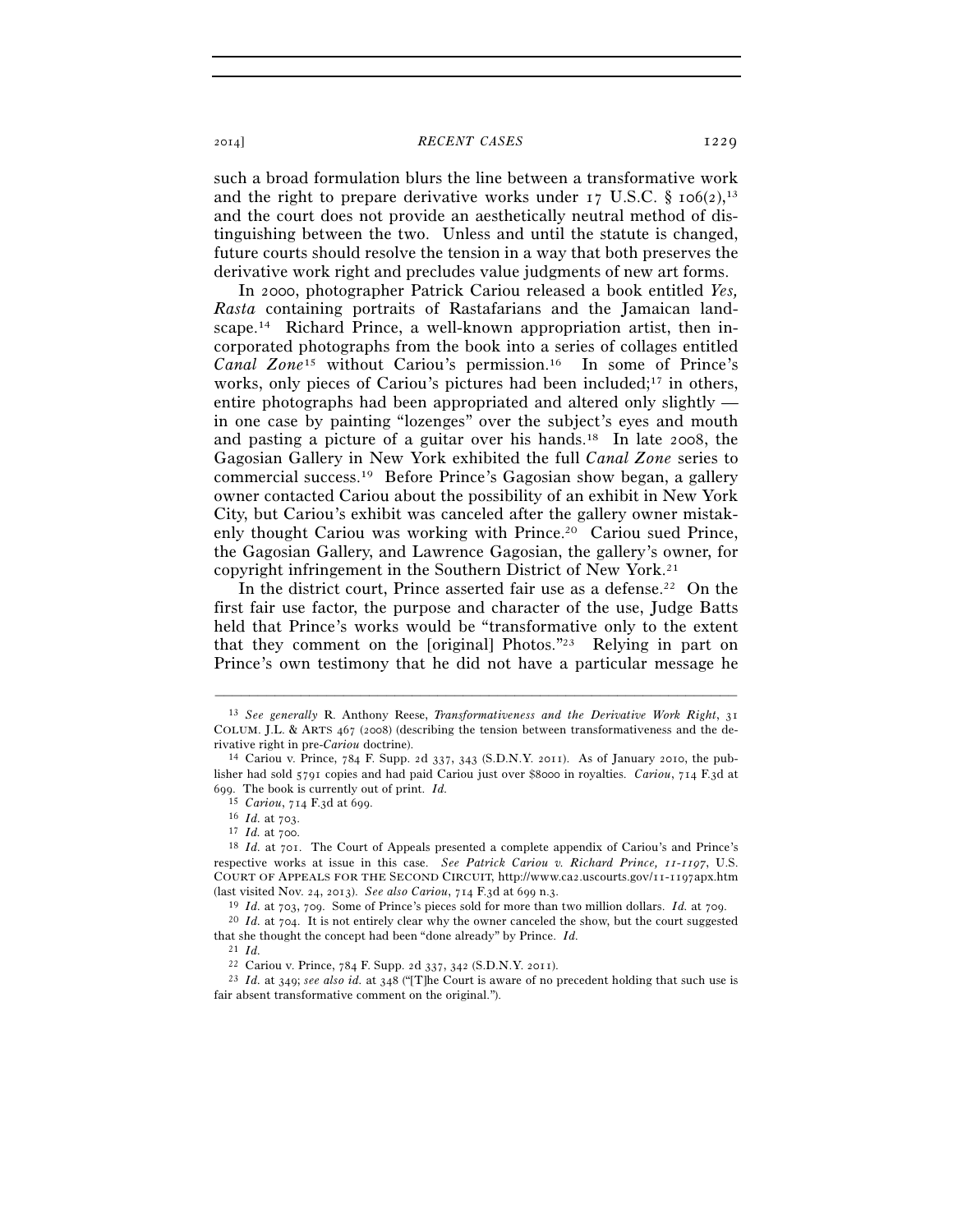1230 *HARVARD LAW REVIEW* [Vol. 127:1228

wanted to convey, $24$  the court held that his works were only "minimal[ly]" transformative overall.<sup>25</sup> In light of the court's finding on the transformativeness inquiry, and in light of its findings of both substantial commerciality and bad faith, the court held that the first factor weighed against Prince and the gallery.26

The court found that the last three fair use factors weighed against Prince as well. On the second factor, the nature of the copyrighted work, the court found Cariou's photographs to be both highly creative and published works, which "fall [] within the core of the copyright's protective purposes."27 On the third factor, the amount and substantiality of the portion used, Judge Batts held that the use was extensive, especially given the "slight transformative value" of Prince's works.28 On the fourth factor, the effects of the defendant's work upon the market for the original, the court found that Prince's works unfairly usurped the market for the originals.29 Because all four factors weighed against fair use, the district court held both Prince and the Gagosian Gallery liable for direct copyright infringement<sup>30</sup> and granted a sweeping injunction.31

The Second Circuit reversed in part, vacated in part, and remanded for further proceedings. Writing for the panel, Judge Parker<sup>32</sup> held that "the law does not require that a secondary use comment on the original artist or work"33 and concluded that twenty-five of Prince's thirty works were transformative as a matter of law, remanding for a determination, under the correct standard, of whether Prince had a fair use defense with regard to the remaining five works.<sup>34</sup> On the first factor, the court held that for a use to be transformative, "a new work generally must alter the original with 'new expression, meaning, or message.'"35

<sup>24</sup> *Id.* at 349. 25 *Id.* at 350. 26 *Id.* at 351. 27 *Id.* at 352 (alteration in original) (quoting Campbell v. Acuff-Rose Music, Inc., 510 U.S. 569, <sup>586</sup> (1994)) (internal quotation marks omitted). 28 *Id.*

<sup>29</sup> *Id.* at 353. Judge Batts pointed to the canceled gallery showing of Cariou's work in New York as an example of how Prince "usurped" the market for the originals, and emphasized that widespread appropriation of the sort Prince engaged in would "destroy an identifiable derivative market" for new artworks derived from the originals. *Id.*

<sup>30</sup> *Id.* at 354–55. The court also found the Gagosian Gallery and Lawrence Gagosian liable for contributory and vicarious infringement, *id.* at 354, and dismissed a claim of conspiracy to violate the Copyright Act, which the court pointed out was not a cause of action, *id.* at 355.

<sup>&</sup>lt;sup>31</sup> *Id.* at 355.<br><sup>32</sup> Judge Parker was joined by Judge Hall.<br><sup>33</sup> *Cariou*,  $714$  F.3d at 698.<br><sup>34</sup> *Id.* at 698–99.<br><sup>35</sup> *Id.* at 706 (quoting Campbell v. Acuff-Rose Music, Inc., 510 U.S. 569, 579 (1994)).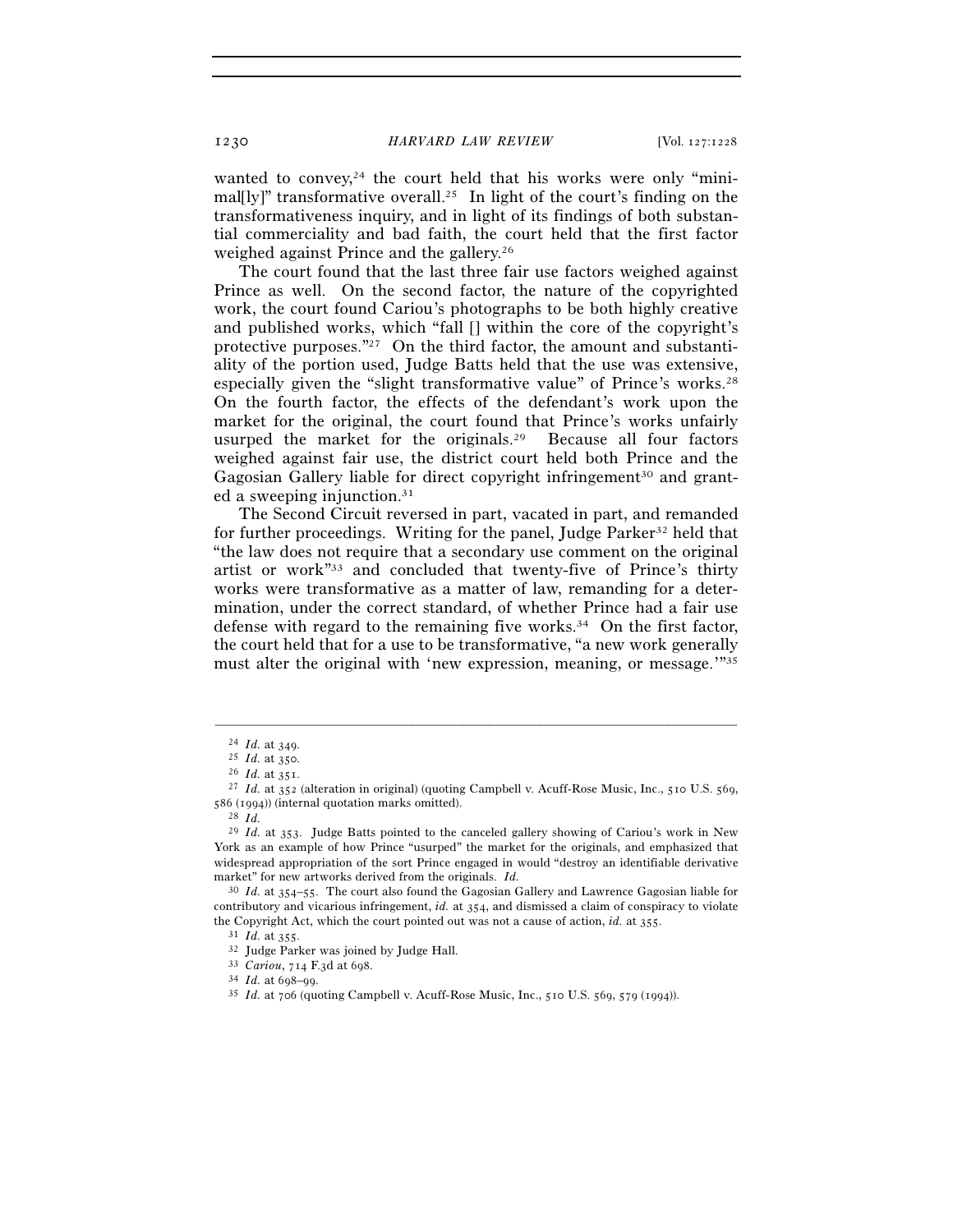2014] *RECENT CASES* 1231

Discounting Prince's testimony,<sup>36</sup> the court analyzed "how the work[s] in question appear<sup>[]</sup> to the reasonable observer,<sup> $\frac{37}{7}$ </sup> holding that twentyfive of Prince's works "manifest[ed] an entirely different aesthetic from Cariou's photographs" and were therefore transformative.38 Although the court found that Prince's works were commercial, it noted that the more transformative a work is, the less important is its commercial nature.<sup>39</sup> Thus, the first factor weighed in Prince's favor.<sup>40</sup>

After concluding that the twenty-five works were transformative, the court applied the remaining factors. On the second factor, the nature of the original work, the court found that the originals were both creative and published; nevertheless, just like commercialism under the first factor, such a consideration has limited importance when a second work is transformative.41 On the third factor, the amount and substantiality of the portion taken, the court emphasized that the secondary use must be allowed to "conjure up *at least* enough of the original" in order to fulfill its particular transformative purpose; the transformative nature of Prince's works tipped this factor in his favor.42 On the final factor, the effect on the market, the court reasoned that "[t]here is nothing in the record to suggest that Cariou would ever develop or license secondary uses of his work in the vein of Prince's artworks," and found for Prince.<sup>43</sup> Thus, in total twenty-five works were fair use.44 As to the remaining five works, however, the court concluded that the call was too close to make and remanded for further consideration.45

<sup>36</sup> The court quoted Prince as testifying in his deposition: "[W]hat I do is I completely try to change it into something that's completely different. . . . I'm trying to make a kind of fantastic, absolutely hip, up to date, contemporary take on the music scene." *Id.* at 707 (alteration in original) (quoting Prince Deposition at 338–39, Cariou v. Prince, 784 F. Supp. 2d 337 (S.D.N.Y. 2011) (No. 08 Civ. 11327)) (internal quotation mark omitted). Such a statement is at odds with the district court's characterization of Prince's stated intent. *See Cariou*, 784 F. Supp. 2d at 349 (finding

<sup>&</sup>lt;sup>37</sup> *Cariou*, 714 F.3d at 707.<br><sup>38</sup> *Id.* at 706; *see also id.* ("Where Cariou's serene and deliberately composed portraits and landscape photographs depict the natural beauty of Rastafarians and their surrounding environs, Prince's crude and jarring works . . . are hectic and provocative. . . . Prince's composition, presentation, scale, color palette, and media are fundamentally different and new compared to the photographs, as is the expressive nature of Prince's work."). 39 *Id.* at 708 ("[T]he more transformative the new work, the less will be the significance of oth-

er factors, like commercialism, that may weigh against a finding of fair use." (quoting *Campbell*, 510 U.S. at 579) (internal quotation marks omitted)).  $^{40}$  *Id.* 

<sup>41</sup> *Id.* at 710 ("[J]ust as with the commercial character of Prince's work, this factor 'may be of limited usefulness where,' as here, 'the creative work of art is being used for a transformative pur-

pose." (quoting Bill Graham Archives v. Dorling Kindersley Ltd., 448 F.3d 605, 612 (2d Cir. 2006))).<br><sup>42</sup> *Id.* (quoting *Campbell*, 510 U.S. at 588).<br><sup>43</sup> *Id.* at 709.<br><sup>44</sup> *Id.* at 712. On these grounds, the court vaca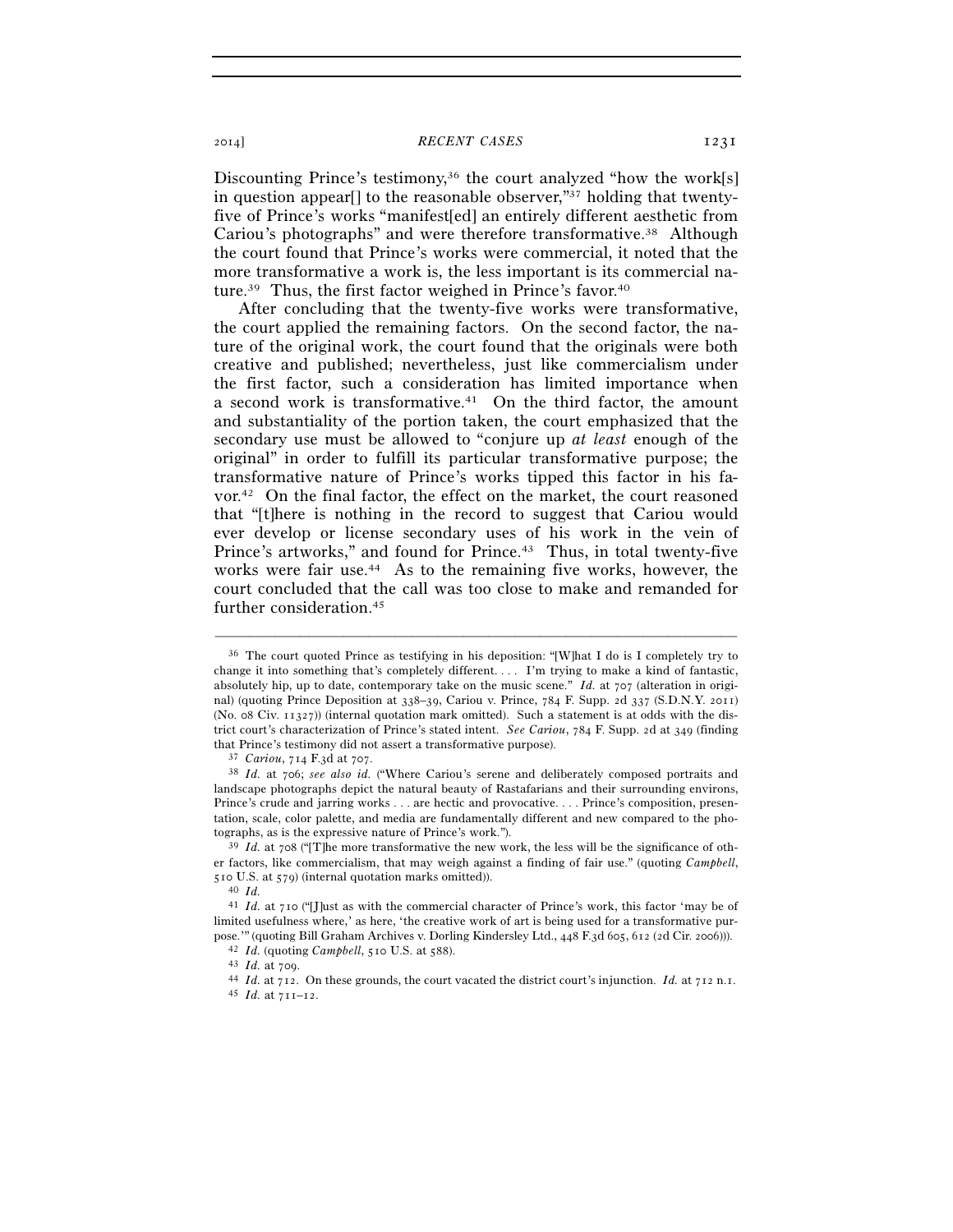Judge Wallace46 concurred in part and dissented in part. While he agreed with the majority's standard, he believed the call to be too difficult to make overall and would have remanded the entire case to the district court for further factfinding.47

The *Cariou* court's rule was not precluded by precedent, but the definition the court adopted is still the broadest of any circuit court yet — and is in direct tension with the statutory definition of derivative works. Though any definition of transformativeness necessarily will remove from infringement some number of works that otherwise would have been subject to the copyright owner's rights, there must be some way to distinguish the two categories if the derivative work right is to have meaning. This problem is particularly acute in appropriation art, a genre that uses prior works as raw material to create new expression. Without a clear standard, judges may be likely to decide according to taste, and artists will have no principled method of conforming their actions to the law ex ante. Future courts would be wise to clarify the contours of these two overlapping doctrines, lest appropriation art be left in uncharted waters, subject to the shifting winds of judges' artistic appraisals.

In *Campbell*, the Supreme Court introduced the concept of transformation into the first fair use factor using broad language<sup>48</sup> and then applied it to the parody context<sup>49</sup> — thus leaving open the question of whether the broad language or the narrow genre analysis constituted the Court's rule. This uncertainty was reflected in the varying definitions that courts adopted in *Campbell*'s wake, from the narrowest rule that transformation applies solely to parodies, to a definition that asks whether a work criticizes or comments on the original, to a broader definition that looks to whether a work's purpose is different from that of the original.50 Before *Cariou*, the Second Circuit had already declared works transformative even when they were not classified as par- $\text{od}y^{51}$  or did not comment on the original,<sup>52</sup> but had generally followed those circuits that required that a work manifest a different purpose.<sup>53</sup> The *Cariou* court took one further step by adopting a rule that a work can be transformative — even when the work serves the same purpose

<sup>&</sup>lt;sup>46</sup> Judge Wallace of the Ninth Circuit sat by designation.<br><sup>47</sup> *Cariou*, 714 F.3d at 712–13 (Wallace, J., concurring in part and dissenting in part).<br><sup>48</sup> Campbell v. Acuff-Rose Music, Inc., 510 U.S. 569, 579 (1994) (qu

at 1111). 49 *Id.* at 580. 50 *See* Fisher et al., *supra* note 6, at 321–22. 51 *See* Blanch v. Koons, 467 F.3d 244, 255 (2d Cir. 2006) ("We have applied *Campbell* in too many non-parody cases to require citation for the proposition that the broad principles of *Campbell* are not limited to cases involving parody.").

are not limited to cases involving parody."). 52 *See* Bill Graham Archives v. Dorling Kindersley Ltd., 448 F.3d 605, 609 (2d Cir. 2006). 53 *See Blanch*, 467 F.3d at 252.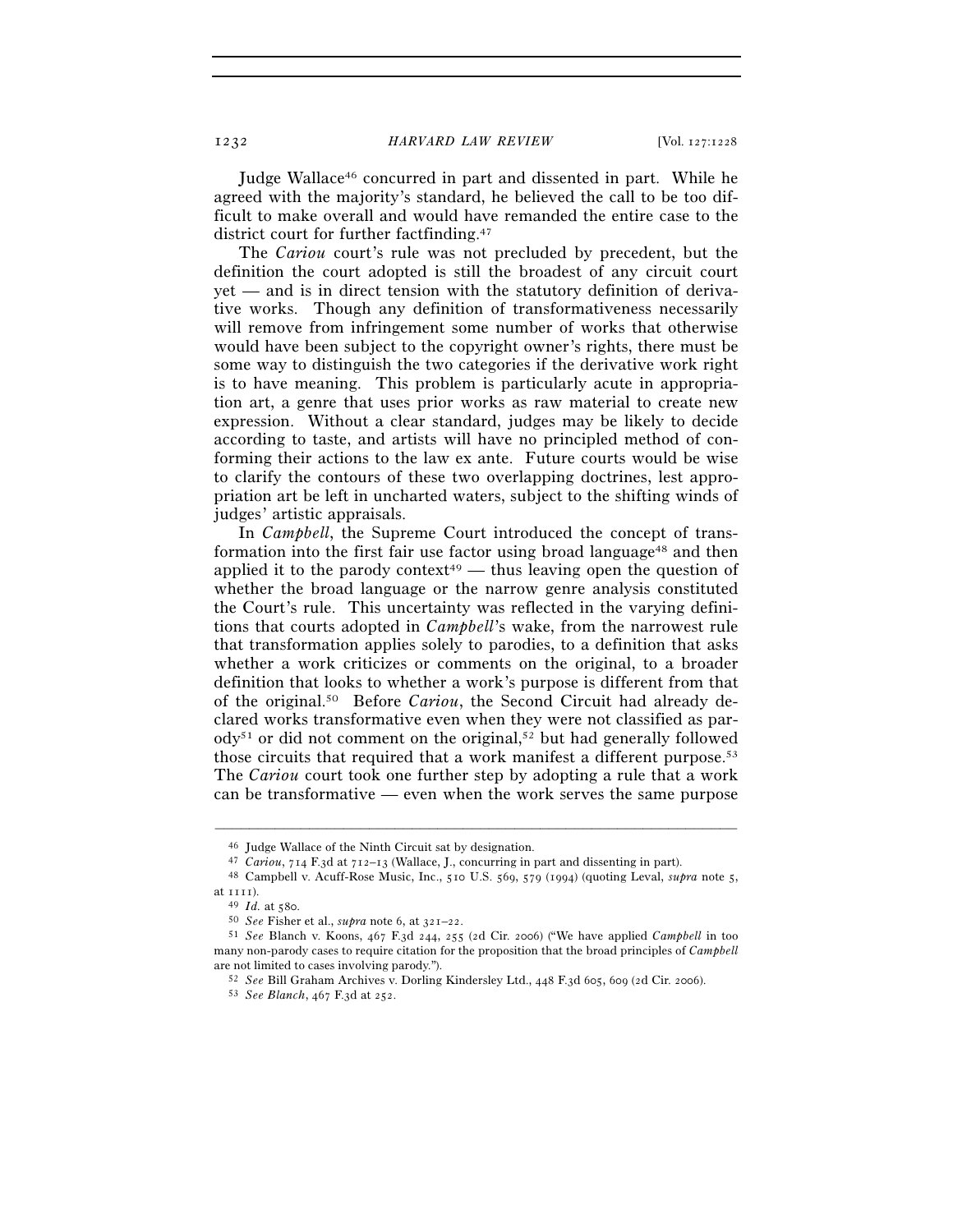as the original — as long as it adds "new expression, meaning, or message," adopting *Campbell*'s language in its broadest form.

Such a definition is in direct tension with the right to prepare derivative works, granted to the copyright owner by  $I_7$  U.S.C. § 106(2). A "derivative work" is defined by statute as "a work based upon one or more preexisting works, such as a translation, . . . dramatization, . . . condensation, or any other form in which a work may be recast, transformed, or adapted."54 This definition acknowledges that a derivative work is an "original work of authorship,"55 and it therefore must contain some additional original expression in order to be protected.56 Thus, a derivative work is more than a mere repackaging of old material in new form as the *Cariou* court contended.57 The tension between derivative and transformative works is not new,<sup>58</sup> but until *Cariou*, courts had resolved the tension between them by drawing an outer line at whether a work serves a different purpose than the original.59 By adopting a "same purpose, different meaning" definition of transformativeness, the *Cariou* court ventured beyond this outer boundary and did not erect another in its place. In other words, there is no clear, workable distinction between the amount of new expression sufficient for copyright protection $60$  and the level of new expression, meaning, or message sufficient to render a piece transformative under

<sup>&</sup>lt;sup>54</sup> 17 U.S.C. § 101 (2012).<br><sup>55</sup> *Id.* ("A work consisting of editorial revisions . . . or other modifications which, as a whole, represent an *original work of authorship*, is a 'derivative work.'" (emphasis added)).

<sup>&</sup>lt;sup>56</sup> See I MELVILLE B. NIMMER & DAVID NIMMER, NIMMER ON COPYRIGHT § 3.03[A] (2013) ("A derivative work consists of a contribution of original material to a pre-existing work so as to recast, transform or adapt the pre-existing work."); Feist Publ'ns, Inc. v. Rural Tel. Serv. Co., 499 U.S. 340, 345 (1991) (defining originality). Whether there is a difference between the threshold for protection and that for infringement is a point of contention among scholars. *See* 4 WILLIAM F. PATRY, PATRY ON COPYRIGHT § 12:14.50 (2013). 57 *See Cariou*, 714 F.3d at 708 (giving an example of a "derivative work that merely presents

the same material but in a new form, such as a book of synopses of televisions shows"). The court's analysis misses the requirement built into the statutory definition that a derivative work be an "original work" of authorship. 58 *See generally* <sup>2</sup> PAUL GOLDSTEIN, GOLDSTEIN ON COPYRIGHT § 12.2.2.1(c) (3d ed.

Supp. 2013) ("On principle, the [transformative use inquiry] threatens to undermine the balance that Congress struck in section 106(2)'s derivative rights provision to give copyright owners exclusive control over transformative works to the extent that these works borrow copyrightable expression from the copyrighted work."); Reese, *supra* note 13 (describing the tension between transformative and derivative works in pre-*Cariou* doctrine).

<sup>59</sup> *See* Castle Rock Entm't, Inc. v. Carol Publ'g Grp., Inc., 150 F.3d 132, 143 (2d Cir. 1998) ("Although derivative works that are subject to the author's copyright transform an original work into a new mode of presentation, such works — unlike works of fair use — take expression for *purposes* that are not 'transformative.'" (emphasis added)); Netanel, *supra* note 12, at 747; Reese, *supra* note 13, at 485. 60 *Feist Publ'ns*, 499 U.S. at 345.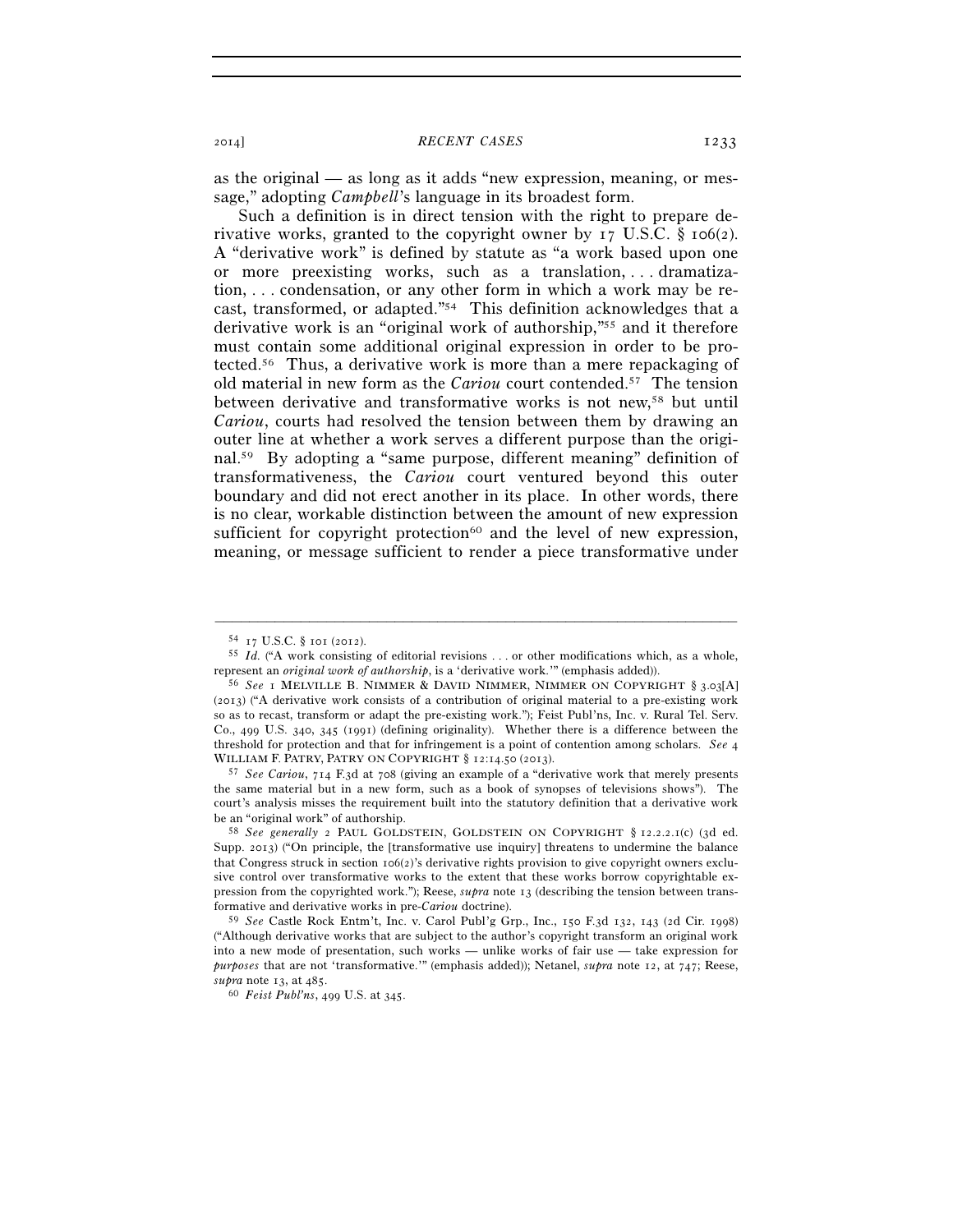1234 *HARVARD LAW REVIEW* [Vol. 127:1228

the *Cariou* test.61 For example, would the film *Apocalypse Now*, taking Joseph Conrad's *Heart of Darkness* and placing it into the context of the war in Vietnam, be excused as fair use? Before *Cariou*, the answer would have clearly been no, since — though it added new meaning through its contemporary setting — it nevertheless served the same purposes of aesthetic enjoyment and social commentary as the original.62

The unique genre of appropriation art brings such tension into focus. By taking an existing image and reorienting it in a new context, appropriation art takes aim at traditional notions of authorship and originality by repurposing old works in the creation of new ones.<sup>63</sup> Like parody, appropriation art borrows from prior works to accomplish its critical purpose — and is thus "based on" the prior work.<sup>64</sup> But because parodic works take direct critical aim at an identifiable prior work, they can be distinguished as transformative by the "different purpose" test. A work of appropriation art, on the other hand, can be said to have the same broadly defined purpose as the original aesthetic enjoyment — and thus cannot be fully accounted for by such a test. Appropriation art creates new "expression, meaning, or message" in repurposing old works, but so too do sequels, adaptations, and other works traditionally understood to be protected derivatives.65 Indeed, Judge Wallace critiqued the majority's struggle to articulate why the case was remanded for a determination with regard to the last five works while the first twenty-five got a pass.<sup>66</sup>

Given such a vague distinction between derivative and transformative under the new formulation, judges may be likely to make distinc-

 $61$  There is also confusion in that both inquiries use the word "transform." But, as Professor R. Anthony Reese has shown, courts do not treat these two uses as analytically connected in any sense. Reese,  $\text{supra}$  note 13, at 494–95.

<sup>&</sup>lt;sup>62</sup> Cf. Dr. Seuss Enters., L.P. v. Penguin Books USA, Inc., 109 F.3d 1394 (9th Cir. 1997) (finding a book that borrowed heavily from Dr. Seuss works in order to portray a story satirizing the O.J. Simpson trial to be an infringing derivative); Reese, *supra* note 13, at 472–73. Under *Cariou*, *Dr. Seuss* would have likely come out the other way, and the Ninth Circuit has since adopted *Cariou*'s definition of transformation. *See* Seltzer v. Green Day, Inc., 725 F.3d 1170, 1177–78 (9th Cir. 2013). 63 *See* E. Kenly Ames, Note, *Beyond* Rogers v. Koons*: A Fair Use Standard for Appropriation*,

<sup>93</sup> COLUM. L. REV. 1473, 1482 (1993) ("Appropriation thus criticizes the most fundamental perceptions, both literal and symbolic, on which society is based. . . . Appropriation is not mere recycling; the meaning of the original image has necessarily been altered by removing it from its usual % context and forcing the viewing audience to 'see' it differently.").<br>  $64$  See 17 U.S.C. § 101 (2012) (defining "derivative work").<br>  $65$  The *Cariou* majority implicitly suggests a way to distinguish traditional deriva

from the type of transformation at issue here: a different-market approach in the analysis of the fourth factor. *See Cariou*, 714 F.3d at 709 ("Prince's audience is very different from Cariou's, and there is no evidence that Prince's work ever touched — much less usurped — either the primary or derivative market for Cariou's work."); Tracy Topper Gonzalez, Note, *Distinguishing the Derivative from the Transformative: Expanding Market-Based Inquiries in Fair Use Adjudications*, <sup>21</sup> CARDOZO ARTS & ENT. L.J. 229, 250–51 (2003) (defining such a different-market theory). 66 *See Cariou*, 714 F.3d at 713 (Wallace, J., concurring in part and dissenting in part).